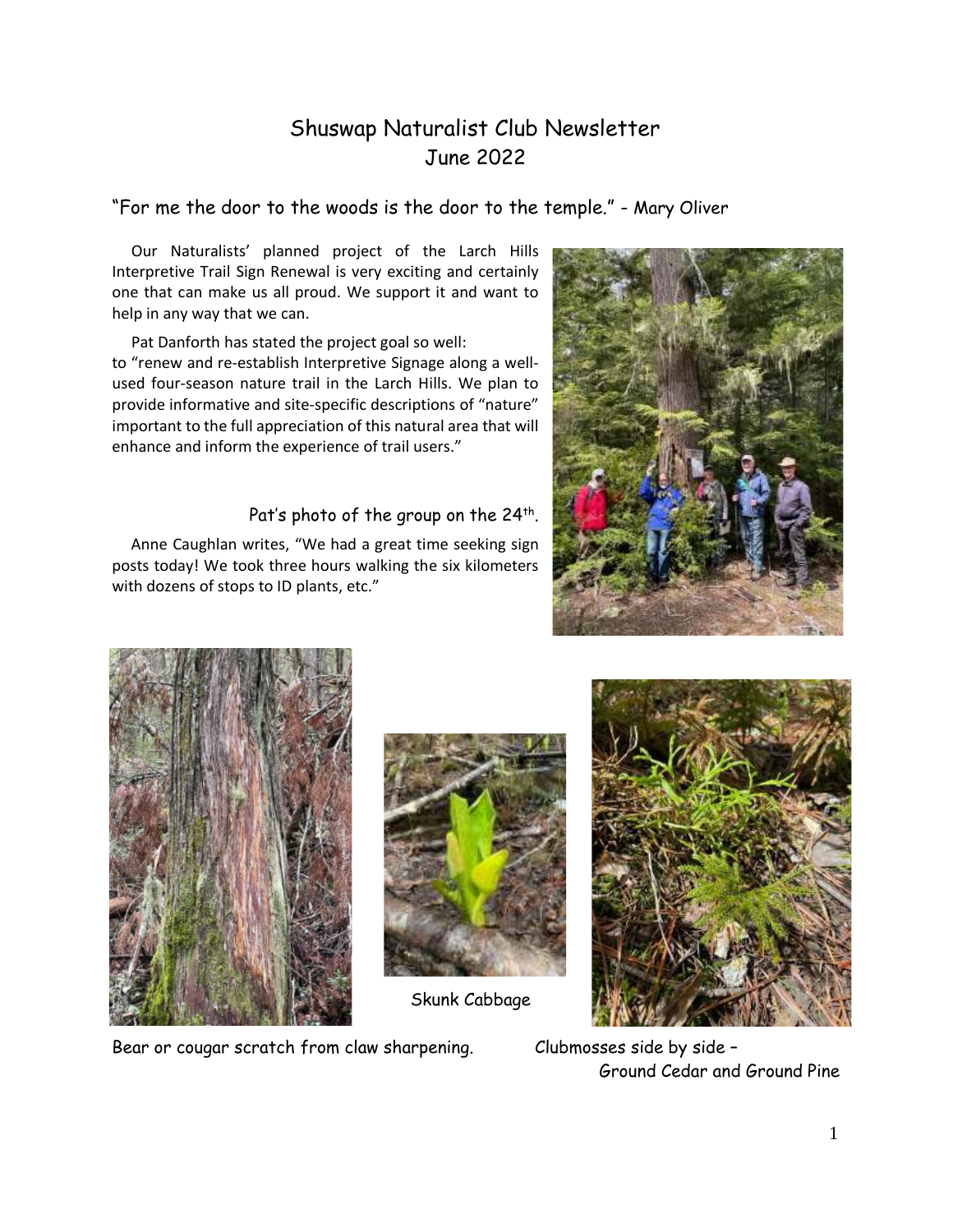## Shuswap Climate Action

#### - Julia Beatty

I'd like to introduce you to Shuswap Climate Action, a local non-profit, grassroots group that supports community knowledge and solutions related to the climate crisis. For those who aren't aware of this initiative, our group has been active for the last couple of years.

 During that time, we have engaged the cities of Salmon Arm and Armstrong, asking them to develop climate action plans. We have given presentations to other local groups such as the Rotary Clubs and the Salmon Arm Economic Development Society, urging them to do more to address the climate crisis. Our aim is also to inform the community about climate change and the various things they can do to address it. This includes individual actions, civic actions like letter writing, or even just talking to family and friends about the topic. We have presented several virtual events, one with a climate expert, and two online webinars to educate residents about switching to heat pumps (in collaboration with CleanBC).

 Our heat pump initiative includes registering an additional group purchase rebate (GPR) which could qualify those buying a heat pump to an additional CleanBC rebate. The GPR code and additional information may be found on our website. We also work together with and support our "sister organizations", Armstrong/Spallumcheen Climate Action and the Chase Environmental Action Group.

 We have had two Earth Day tree seedling giveaways as a climate awareness and action event, the most recent this past April.

 Shuswap Climate Action has an informative website [\(www.shuswapclimate.org\)](http://www.shuswapclimate.org/). We also post regular articles on [Facebook](https://www.facebook.com/shuswapclimateaction) and we have a newsletter that goes out approximately monthly. We encourage people to look us up online, support us by subscribing to our newsletter (see ou[r web page](https://www.shuswapclimate.org/climate-news-newsletters) to subscribe), through donations or annual memberships, and we welcome volunteers who wish to get more involved. If you have any questions, please email us at [shuswap.climate@telus.net.](mailto:shuswap.climate@telus.net)

\* \* \* \* \* \* \* \* \* \* \* \* \* \* \* \* \* \* \* \* \* \* \*

### A chance to win some bragging rights

#### Sharon Lawless writes –

"I found this insect as I was weeding my flowerbed...any idea what it is?"

Let's help Sharon with the identification. I think it's a beetle, but not a dung beetle. Can you identify it?



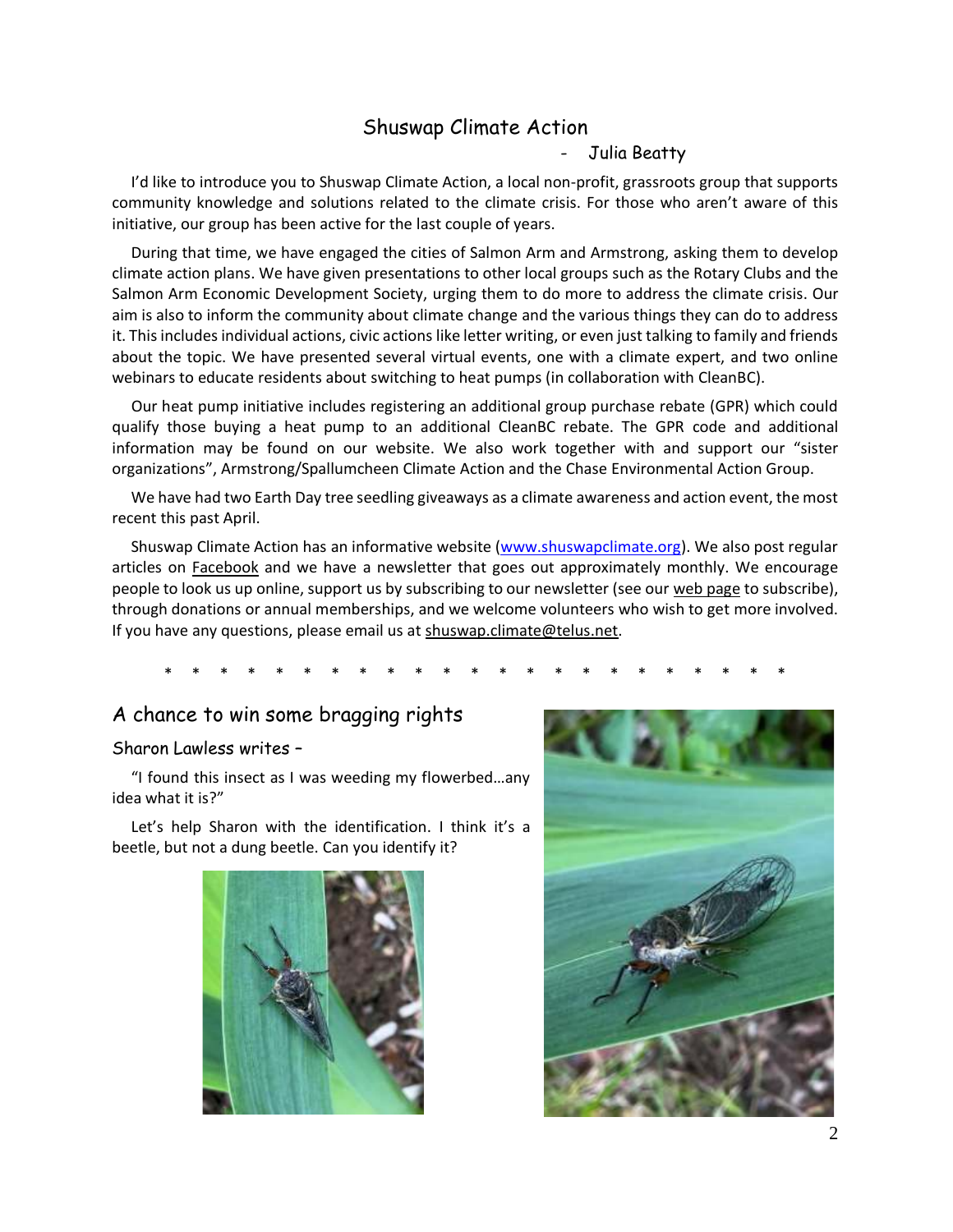### Salmon Arm Bay Western Grebe Count – by Di Wittner

**Date of count: May 24, 2020** 

| <b>Viewing Location</b> | <b>Adults</b> |
|-------------------------|---------------|
| Raven                   | 6             |
| Christmas Island        | 3             |
| Beaver pond boardwalk   |               |
| Wharf                   | 144           |
| Peter Jannink Park      | 131           |
| Tappen Bay              | 26            |
| Sunnybrae Park          | $\left($      |
|                         |               |
|                         |               |
| <b>Total</b>            | 315           |

#### Photos taken at the wharf, by Pat Hutchins





```
* * * * * * * * * * * * * * * * * * * * * * *
```
### Christmas Island Gull Nest Count - by Mandy Moore

I performed the annual gull nest count at Christmas Island on Sunday May 22<sup>nd</sup>. My helper from last year (Paivi Sarre) joined me once again and we were able to provide a more accurate count due to better preparation! We followed the same methodology as previous years, placing candies in the nests.

 This year we did not have to use a paddleboard to access the island, we simply walked over to the area where the gulls nest. Once again, some of the gulls decided to eat the candies or throw them out of the nests, making accuracy more difficult. There was a small isolated island where they were nesting that we could not access, so I took out my binoculars and counted the number of gulls I could see incubating.

 The number of nests counted was a whopping 1061, with 1- 5 eggs per nest giving us an average of 2/3 eggs. Water levels seem to be low currently, it is possible that some could be flooded out in the future. There appeared to be a slightly higher number of deceased birds and predated nests, which could be due to low water.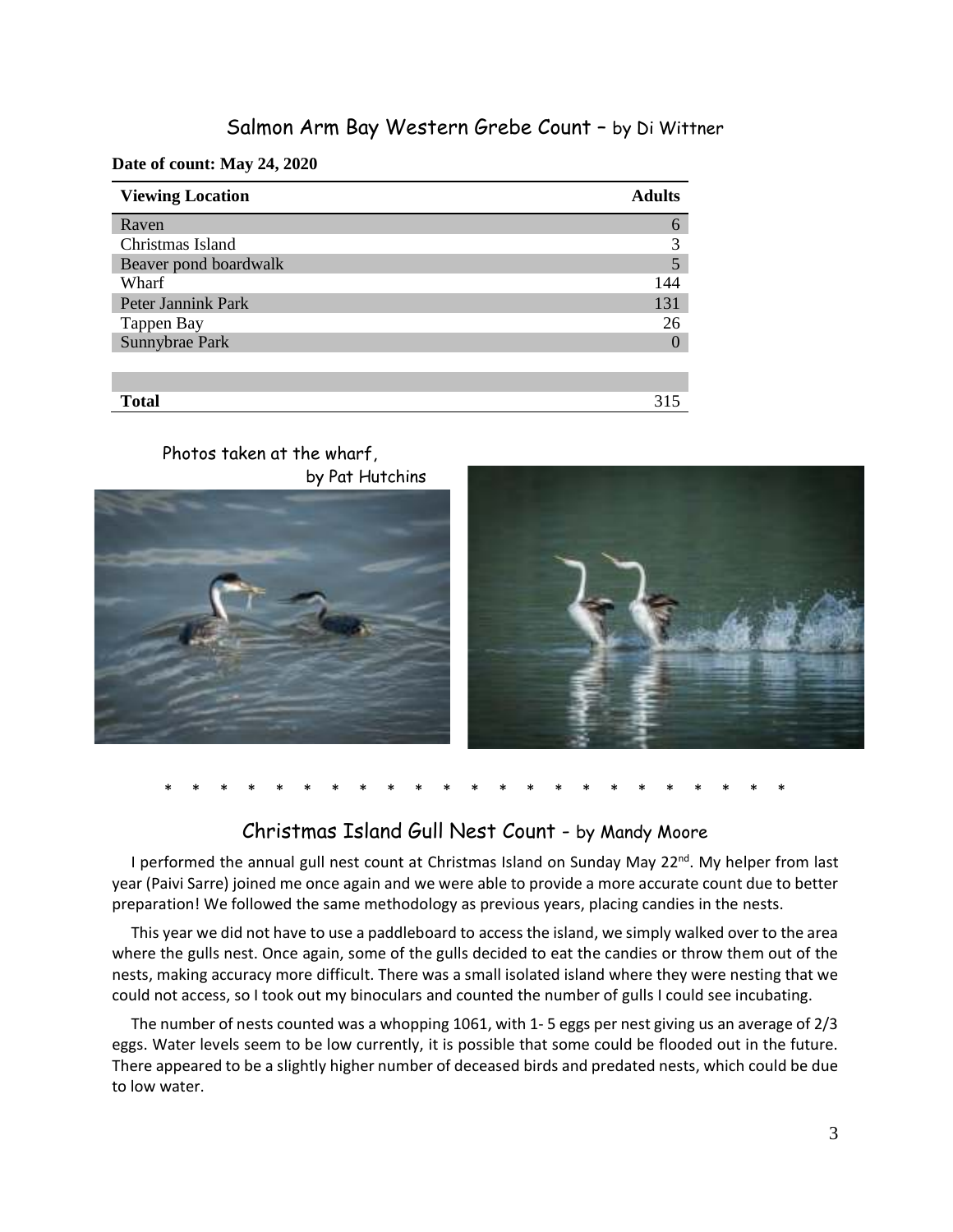## The Great Egret

 A Great Egret paid a rare visit to the Salmon Arm foreshore in early May. This species was last recorded in our area in May 2008. The area where they are most seen in B.C. is along the Columbia River.

 The Great Egret was chosen as the symbol of the oldest environmental organization in America, the National Audubon Society, which was originally funded to protect birds hunted for their feathers. The Great Egret's population had been decimated in the 19<sup>th</sup> century due to plume hunters. Today the population for North America is



estimated to be 180,000 breeding birds. Dorothy Parks photo in front of Heronview, May 7

Pat Hutchins caught these photos of the Egret near the wharf on May 14





\* \* \* \* \* \* \* \* \* \* \* \* \* \* \* \* \* \* \* \* \* \* \* \*

New island emerges off New Jersey coast, and endangered birds are flocking to it.

- JoAnne Leslie shares this interesting video

"The use of this island was truly unprecedented in this part of New Jersey." <https://apple.news/Aa-O3EnTTTNypdfexmGZnTg>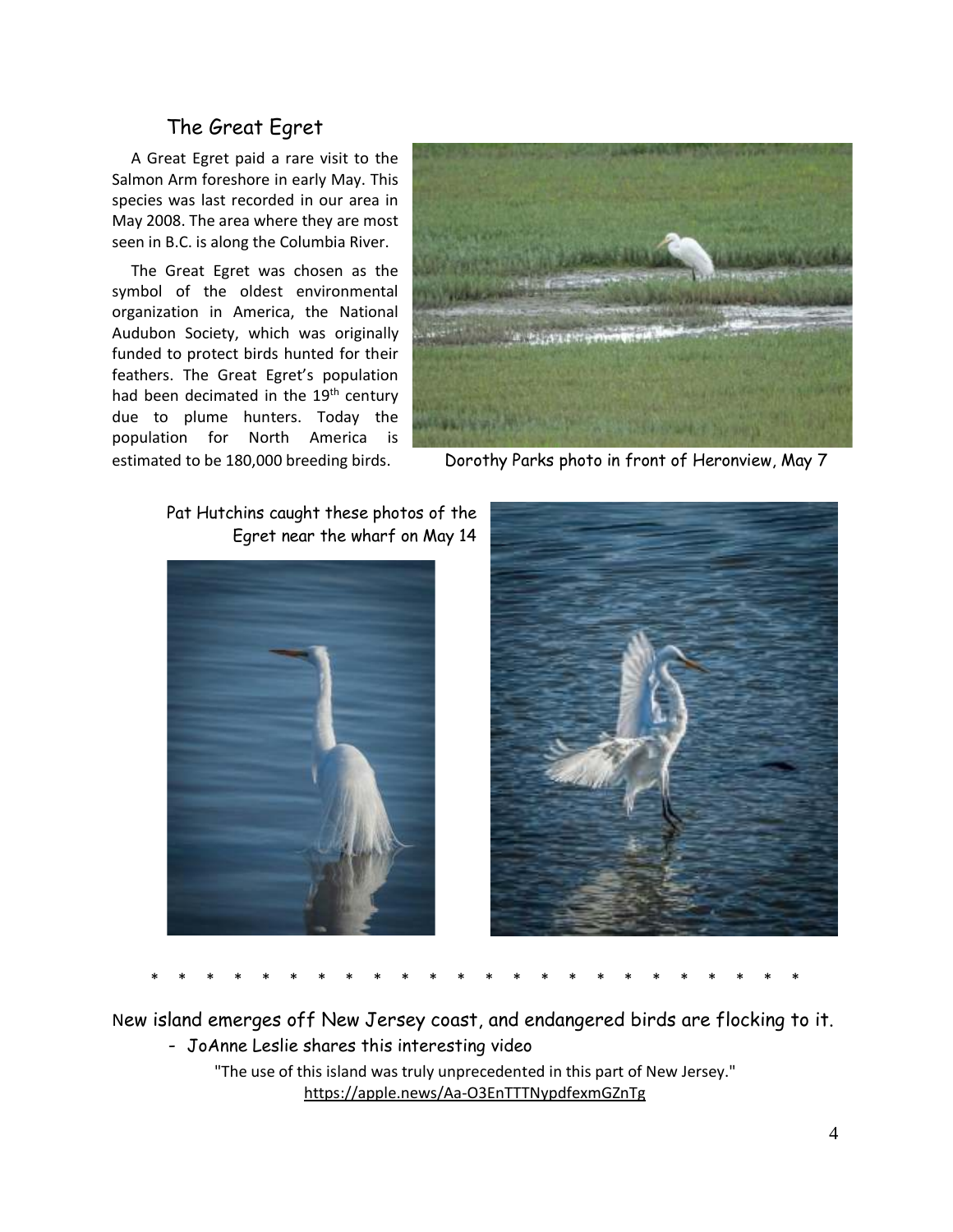## Blackburn Park Tree Planting Project

#### - Joyce Henderson

 What looks great in the fall sometimes surprises you in the spring. This is the story of the Douglas Maples planted in Blackburn Park beside Piccadilly Terrace. All four trees have died off, but all have green shoots coming up from the roots. This means we will have four bushy maples rather than tall straight trees. The five Mountain Ash look healthy but sway in the wind. Keith Cox has agreed to give them some support with stakes as too much swaying often damages the roots.

 The weeds are growing faster than the shrubs, so we will need a work bee to clean around the trees and shrubs and put more mulch so the grass/weeds can be weed whacked without danger of damage to the plantings. Let us know if you would like to help with this.

> Ocean spray one of the healthy-looking shrubs we planted



#### \* \* \* \* \* \* \* \* \* \* \* \* \* \* \* \* \* \* \* \* \* \* \*

#### Lessons on McGuire Lake

- Shelley Corbin shares her observations

Last week, *(written May 15)*, while walking on 8<sup>th</sup> Avenue past McGuire Lake, I observed 13 or 14 (they move and change position so quickly) little ducklings out for a swimming and 'following' lesson with 'Mom'. I will check them again, as sadly, or "naturally", the number usually diminishes after visits by hungry overhead fliers, like eagles and hawks, I imagine.

 I also saw three Canadian goslings on the other side of the little lake where the two adult Canada Geese had been nesting close to the edge/bank just east the big willows trees.

 I walked around McGuire at 6 p.m. the following Sunday and saw six goslings. They were not quite as yellow, rather a duskier yellow then last week. I watched as the two parent geese scared off the Blue Heron lurking below the bank, then proceeded to walk the little ones to a spot under the willows at the edge of the lake. While one kept strict guard, eyeing carefully even the small birds that flew overhead, swallows maybe, the other adult preened and picked at their feathers and the little ones with her/him all began to do the same themselves! "Lessons"!

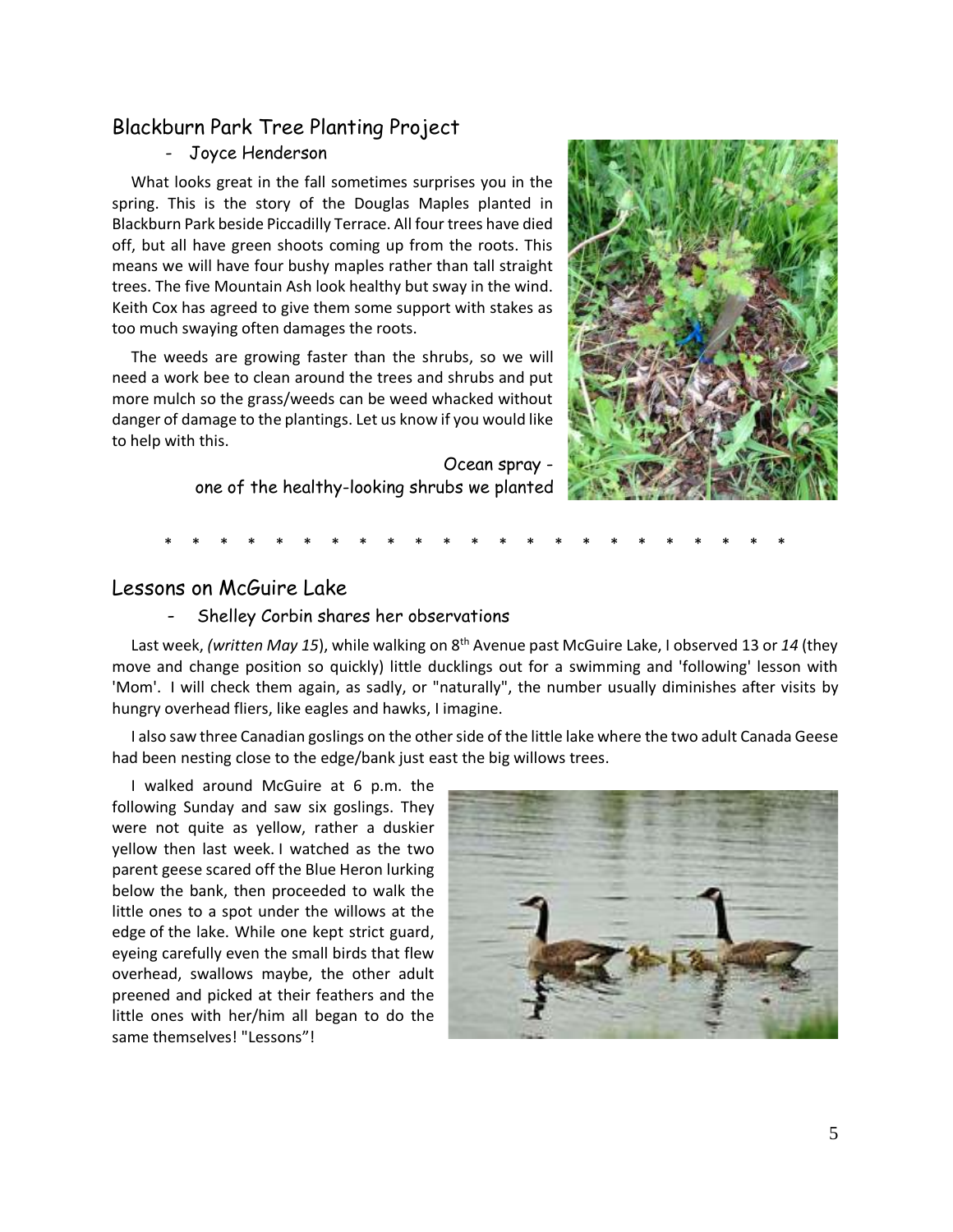### Mountain Bluebird Trail Report - Fern Fennel

 The new nest boxes at Peterson Orchards have one pair of Mountain Bluebirds successfully raising a family. Both male and female have been busy catching insects of some sort to feed the youngsters.





 On careful observation I viewed the female (and male) exiting with a large glob of a white substance on her beak, which I assume is poop from the nest box. She then "stuck" it to a telephone line above the nest box. Talk about good housekeeping!

 The lower new nest boxes at 45 Ave NE do not appear to have any nesting bluebirds. However, the older nest box in the farm yard did have a male bluebird visiting. This trail also is an excellent location to see the tiny, yet gorgeous Calliope Hummingbird which seems to favour the small conifers along the trail.





 Be sure to be on the look out for the gorgeous Lazuli Bunting in the Peterson Orchards area near the bluebird trail. The melodic song of the male will help to lead you to hopefully a successful sighting. (Use the Merlin app to help ID).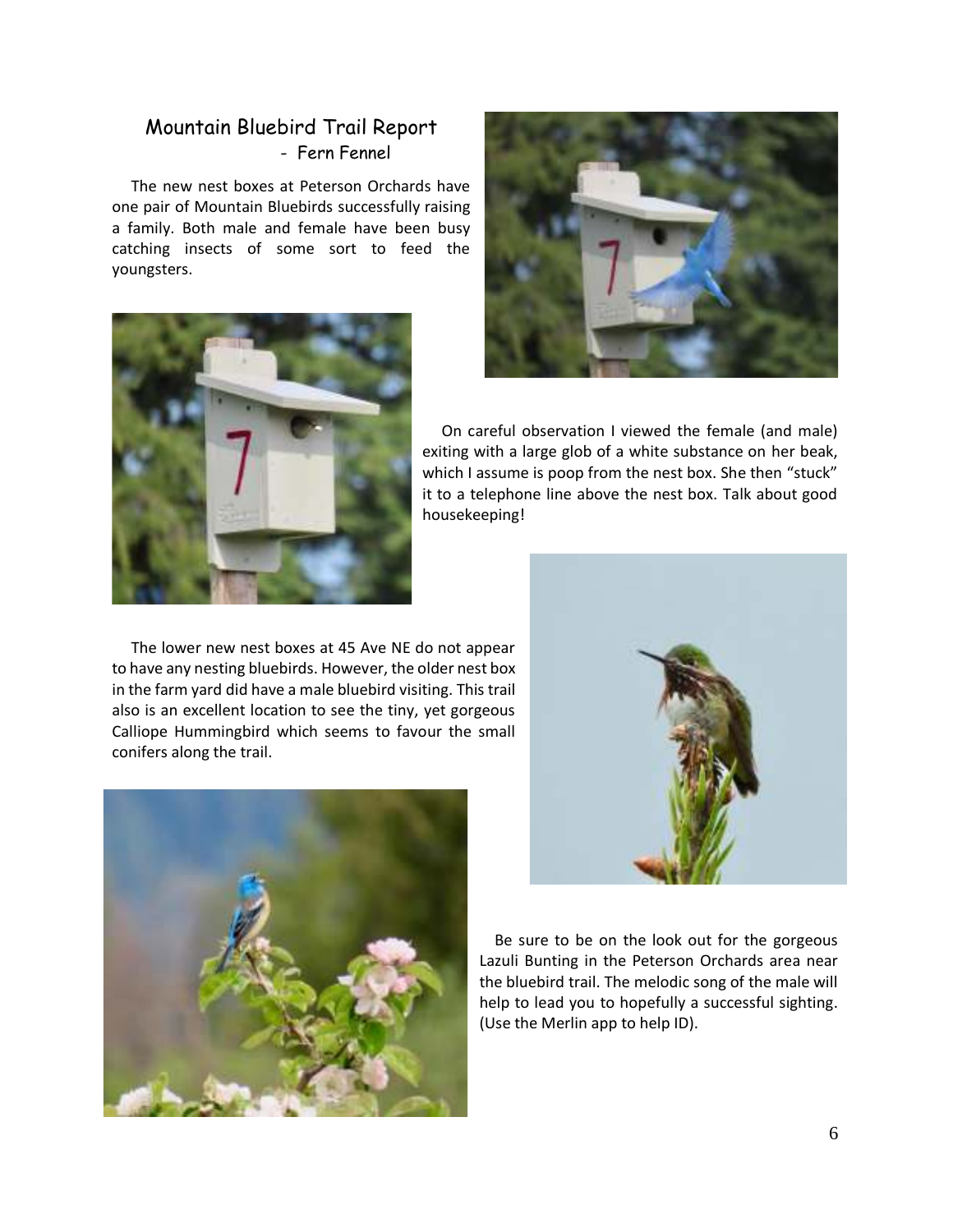## BC Nature AGM, Kelowna May 26-29, 2022 - Di Witner

 Everyone was happy to meet in person after a two-year hiatus. Covid effects still lingered, however, as the group was smaller than usual, though some members managed to join via Zoom.

 The proverbial questions of leadership and recruitment threaded their way throughout the conference. We are not the only club without a current president; even the interim president of BC Nature, Alan Burger, hopes to relinquish that role as soon as possible. As you probably know, Harry Crosby who met with us in October, resigned in February and the organization is actively seeking a new leader. During the regional rep meeting, several solutions were bandied about which I will share with you at our meeting in June.

 Despite these ongoing concerns, there was a general feel of optimism and things to look forward to. Our hosts, the Central Okanagan Naturalists Club (CONC) provided a convenient venue at UBCO, great food, and several marvelous outings. There were fewer presentations than in previous years and sadly, our keynote speaker had to cancel due to a medical emergency. I will summarize a few of the topics that had particular relevance to the us.

- Tara Bergeson, Kelowna's Urban Forester, presented the city's tree management plan which included goals on tree protection, subsidized tree sales to encourage neighbourhood plantings, a Yellow-fish project to reduce toxin dumping in storm drains, free recycling of 'hazardous vegetation' homeowners wished to remove from their property, a Bee House, and the management of forest fuels. I will expand on this verbally at one of our meetings.
- Mara Meadows was mentioned in a presentation on the Okanagan's Ecological Reserves.
- Les Gyug shared several decades of data on avocet populations in two urban ponds in Kelowna. One of those ponds (Robert Lake) was adjacent to the campus. A short walk and a pair of binoculars were all you needed to see avocets on their nests. Les' history of the two ponds, along with protection work and the creation of floating islands could be something we can initiate in Salmon Arm Bay, not necessarily for avocets.
- Richard Gregson spoke to us from Montreal on *Green Wildlifing*, which is basically the pursuit of our beloved wildlife watching activities without increasing our carbon footprint. That is, cycling and walking to our favourite spots as well as exploring our own yards in greater depth. His statistics on how much fuel is used by birders trying to plump up their life lists was quite shocking. To learn more about Green Wildlifing, look up Green Birding, BIGBY, and/or Biking Birder.
- Stephen Partington president of the BC Naturalists' Foundation which gives away thousands of dollars to clubs each year - highlighted two projects he considered of special merit. The first was the official designation of Howe Sound as a UNESCO Biosphere Region. This is a major coup for the groups who have been working hard to achieve the designation. Stephen's second highlight was none other than our own Larch Hills Interpretive Trail. Slides of Frodo's Bog and crosscountry skiers immersed in dense forest were shared with the room, to significant applause.

 At the general meeting, a new resolution was passed which will affect all clubs directly. It was moved that we all do our best to acknowledge the unceded territory of local first nations prior to every meeting and in all publications. We can learn how this is properly done by searching Native-Land.ca.